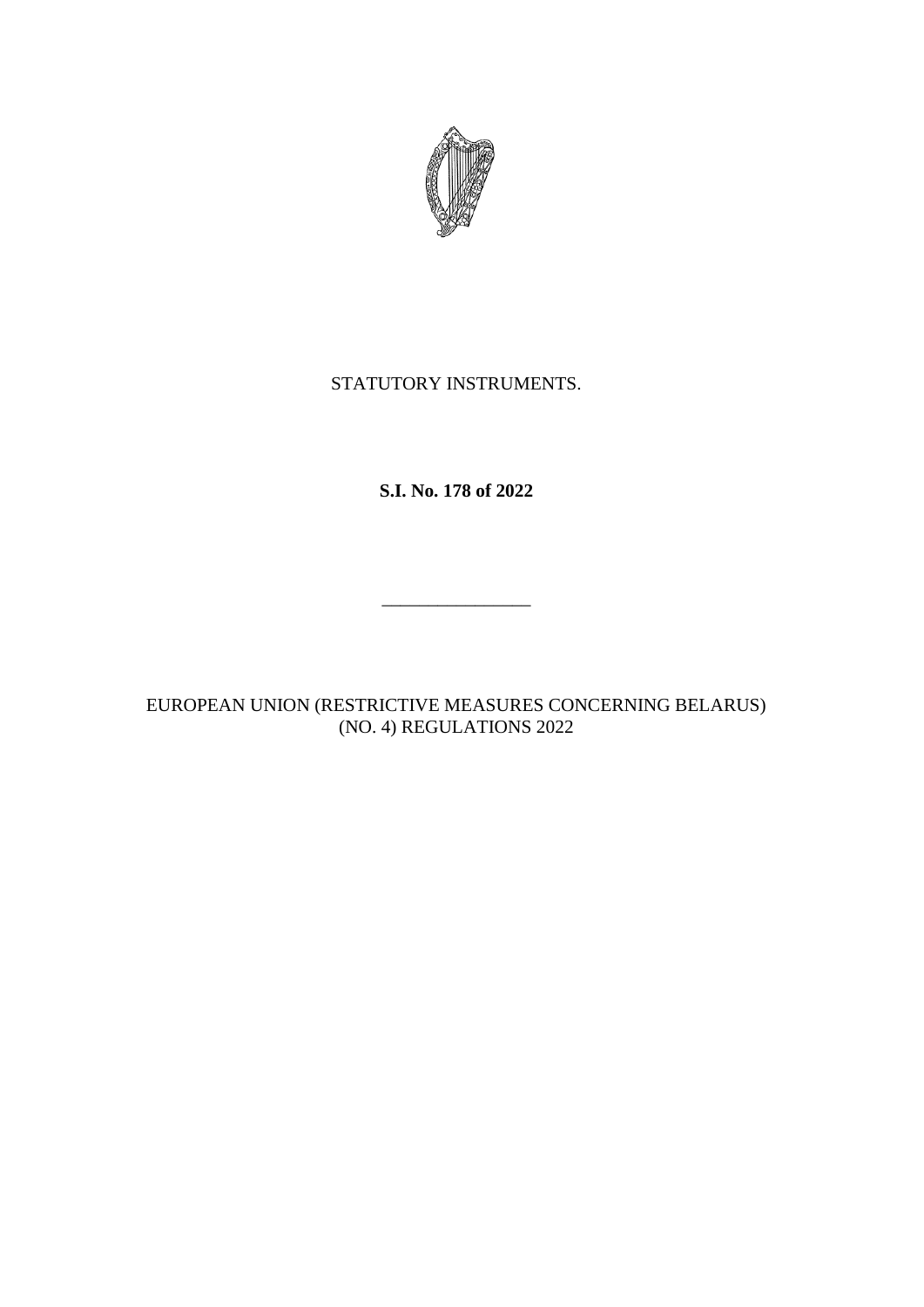### S.I. No. 178 of 2022

# EUROPEAN UNION (RESTRICTIVE MEASURES CONCERNING BELARUS) (NO. 4) REGULATIONS 2022

I, PASCHAL DONOHOE, Minister for Finance, in exercise of the powers conferred on me by section 3 of the European Communities Act 1972 (No. 27 of 1972) and for the purpose of giving full effect to Council Regulation (EC) No.  $765/2006$  of 18 May 2006<sup>1</sup>, as amended, hereby make the following regulations:

1. These Regulations may be cited as the European Union (Restrictive Measures concerning Belarus) (No. 4) Regulations 2022.

### 2. (1) In these Regulations -

"Council Regulation" means Council Regulation (EC) No.  $765/2006$  of 18 May 2006<sup>1</sup>, as amended by the European acts specified in Schedule 1;

"European act" means an act adopted by an institution of the European Union or an institution of the European Communities.

(2) A word or expression which is used in these Regulations and which is also used in the Council Regulation has, unless the context otherwise requires, the same meaning in these Regulations as it has in the Council Regulation.

3. (1) A person who contravenes a provision of the Council Regulation specified in Part 1 of Schedule 2 shall be guilty of an offence.

(2) A person who contravenes a condition of an authorisation granted under a provision of the Council Regulation specified in Part 2 of Schedule 2 shall be guilty of an offence.

4. A person who is guilty of an offence under Regulation 3 shall be liable -

- (a) on summary conviction, to a class A fine or to imprisonment for a term not exceeding 12 months or both, or
- (b) on conviction on indictment, to a fine not exceeding  $\epsilon$ 500,000 or to imprisonment for a term not exceeding 3 years or both.

5. A competent authority in the State, following such consultation as it considers necessary with other competent authorities, for the purposes of the administration and enforcement of the Council Regulation or these Regulations, may give in writing such directions to a person as it sees fit.

<sup>1</sup> OJ No. L 134, 20.5.2006, p. 1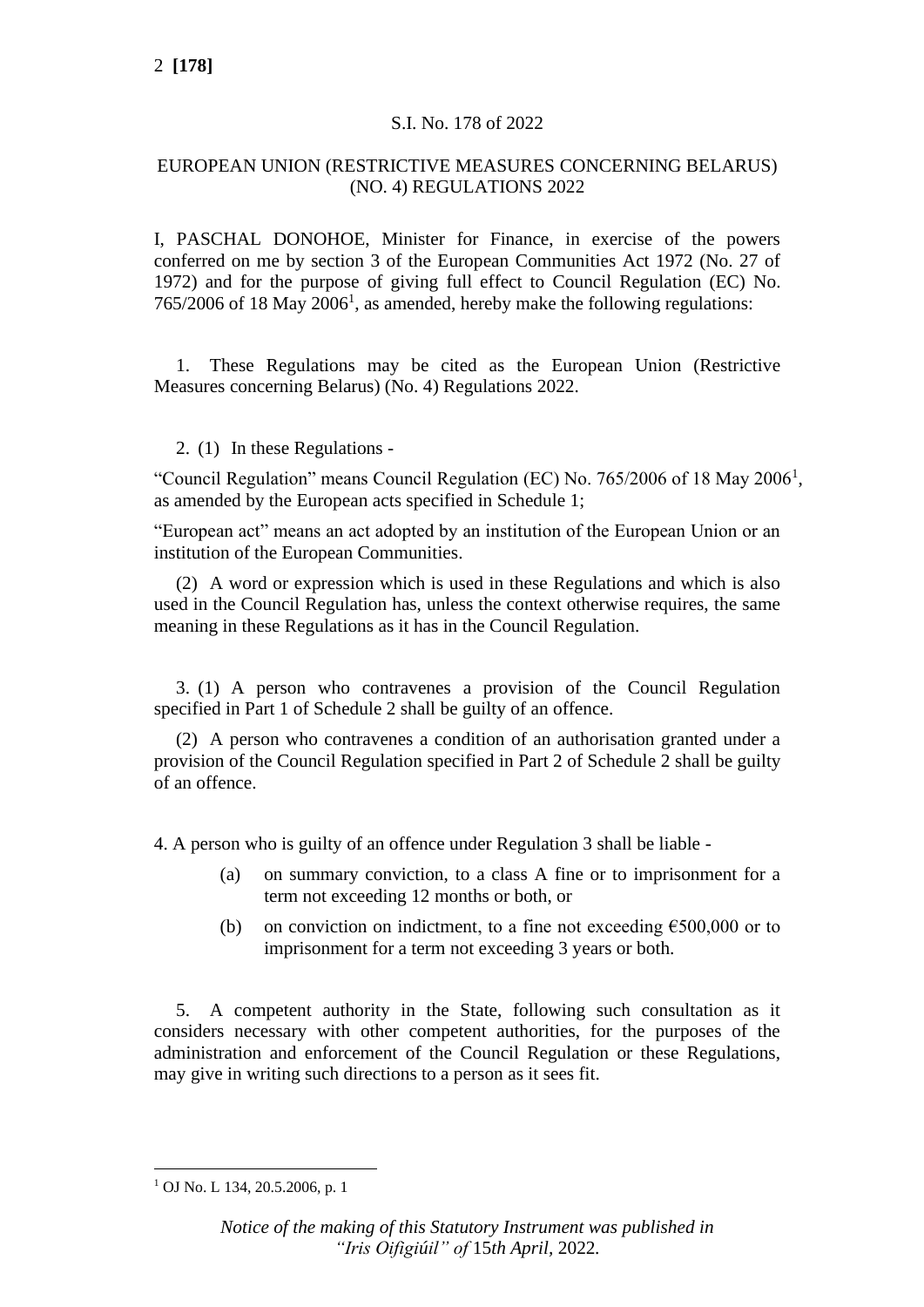6. A person who fails to comply with a direction given under Regulation 5 within the time specified in the direction shall be guilty of an offence and shall be liable on summary conviction to a class A fine or to imprisonment for a term not exceeding 6 months or both.

7. Where an offence under these Regulations is committed by a body corporate and is proved to have been so committed with the consent or connivance of or to be attributable to any neglect on the part of any person, being a director, manager, secretary or other officer of the body corporate, or a person who was purporting to act in such capacity, that person shall, as well as the body corporate, be guilty of an offence and shall be liable to be proceeded against and punished as if he or she were guilty of the first-mentioned offence.

8. (1) Proceedings for an offence under these Regulations in relation to an act committed outside the State may be taken in any place in the State and the offence may for all incidental purposes be treated as having been committed in that place.

(2) Where a person is charged with an offence referred to in paragraph (1), no further proceedings in the matter (other than any remand in custody or on bail) may be taken except by or with the consent of the Director of Public Prosecutions.

- (3) In proceedings for an offence referred to in paragraph (1),
	- (a) a certificate purporting to be signed by an officer of the Department of Foreign Affairs and stating that a passport was issued by that Department to a person on a specified date, and
	- (b) a certificate that is signed by an officer of the Minister for Justice and stating that, to the best of the officer's knowledge and belief, the person has not ceased to be an Irish citizen,

is evidence that the person was an Irish citizen on the date on which the offence is alleged to have been committed, and is taken to have been signed by the person purporting to have signed it, unless the contrary is shown.

(4) A person who has been acquitted or convicted of an offence in a place outside the State shall not be proceeded against for an offence under these Regulations in relation to an act committed outside the State consisting of the conduct, or substantially the same conduct, that constituted the offence of which the person has been acquitted or convicted.

9. The European Union (Restrictive Measures concerning Belarus) (No. 3) Regulations 2022 (S.I. No. 116 of 2022) are revoked.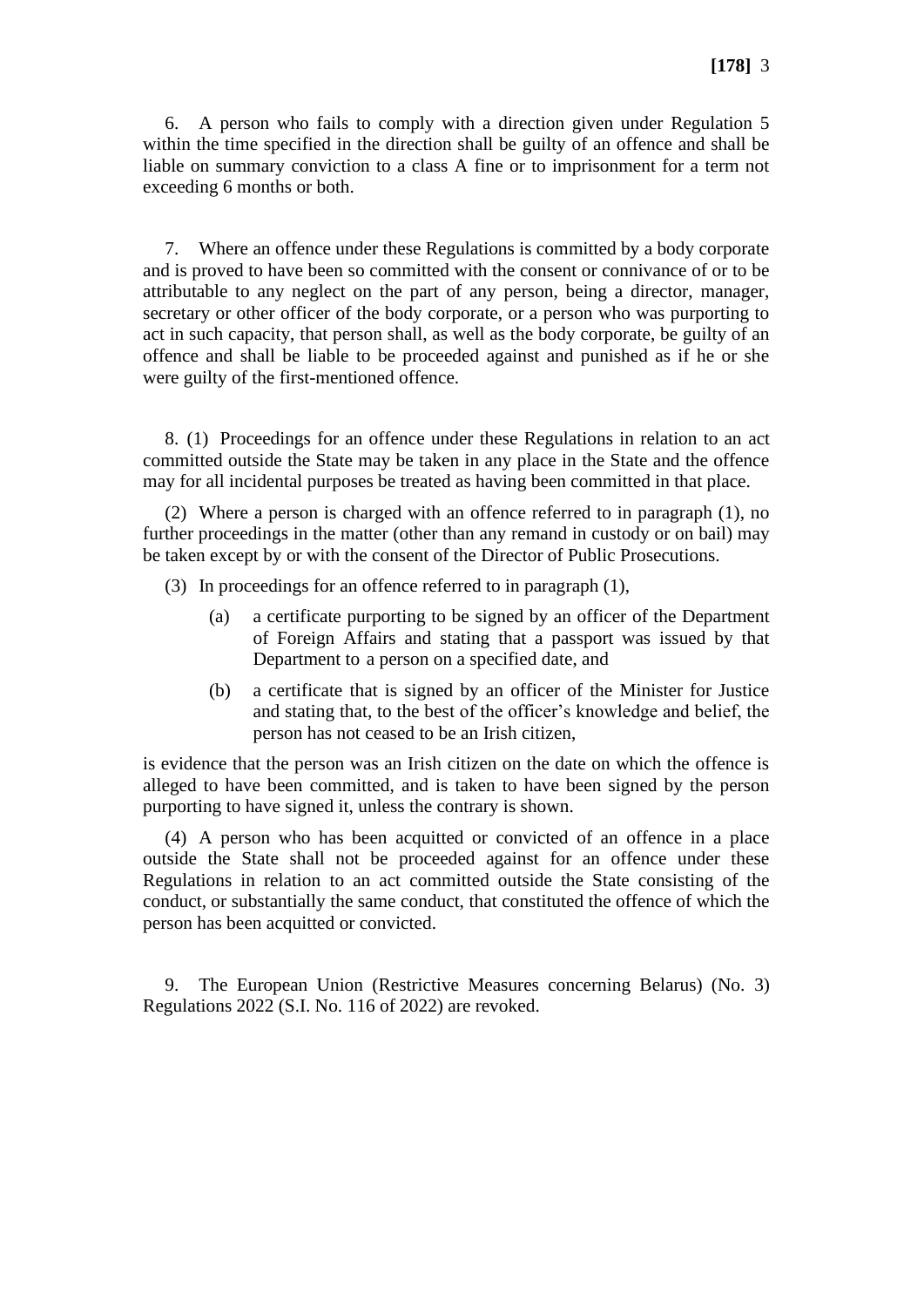# **Schedule 1**

# **Council Regulation**

- 1. Commission Regulation (EC) No. 1587/2006 of 23 October 2006<sup>2</sup>
- 2. Council Regulation (EC) No. 1791/2006 of 20 November  $2006<sup>3</sup>$
- 3. Council Regulation (EC) No. 646/2008 of 8 July 2008<sup>4</sup>
- 4. Council Regulation (EU) No. 84/2011 of 31 January 2011<sup>5</sup>
- 5. Council Implementing Regulation (EU) No. 271/2011 of 21 March 2011<sup>6</sup>
- 6. Council Implementing Regulation (EU) No. 505/2011 of 23 May 2011<sup>7</sup>
- 7. Council Regulation (EU) No. 588/2011 of 20 June 2011<sup>8</sup>
- 8. Council Regulation (EU) No. 999/2011 of 10 October 2011<sup>9</sup>
- 9. Council Implementing Regulation (EU) No. 1000/2011 of 10 October 2011<sup>10</sup>
- 10. Council Implementing Regulation (EU) No. 1320/2011 of 16 December 2011<sup>11</sup>
- 11. Council Regulation (EU) No. 114/2012 of 10 February 2012<sup>12</sup>
- 12. Council Implementing Regulation (EU) No. 170/2012 of 28 February 2012<sup>13</sup>
- 13. Council Implementing Regulation (EU) No. 265/2012 of 23 March 2012<sup>14</sup>
- 14. Council Regulation (EU) No. 354/2012 of 23 April 2012<sup>15</sup>
- 15. Council Regulation (EU) No. 1014/2012 of 6 November 2012<sup>16</sup>
- 16. Council Implementing Regulation (EU) No. 1017/2012 of 6 November  $2012^{17}$
- 17. Council Implementing Regulation (EU) No. 494/2013 of 29 May 2013<sup>18</sup>

<sup>14</sup> OJ No. L 87, 24.3.2012, p. 37

<sup>2</sup> OJ No. L 294, 25.10.2006, p. 25

<sup>3</sup> OJ No. L 363, 20.12.2006, p. 1

<sup>4</sup> OJ No. L 180, 9.7.2008, p. 5

<sup>5</sup> OJ No. L 28, 2.2.2011, p. 17

<sup>6</sup> OJ No. L 76, 22.3.2011, p. 13

<sup>7</sup> OJ No. L 136, 24.5.2011, p. 48

<sup>8</sup> OJ No. L 161, 21.6.2011, p. 1 <sup>9</sup> OJ No. L 265, 11.10.2011, p. 6

<sup>10</sup> OJ No. L 265, 11.10.2011, p. 8

 $11$  OJ No. L 335, 17.12.2011, p. 15

<sup>12</sup> OJ No. L 38, 11.2.2012, p. 3

<sup>13</sup> OJ No. L 55, 29.2.2012, p. 1

<sup>15</sup> OJ No. L 113, 25.4.2012, p. 1

<sup>16</sup> OJ No. L 307, 7.11.2012, p. 1

<sup>17</sup> OJ No. L 307, 7.11.2012, p. 7

<sup>18</sup> OJ No. L 143, 30.5.2013, p. 1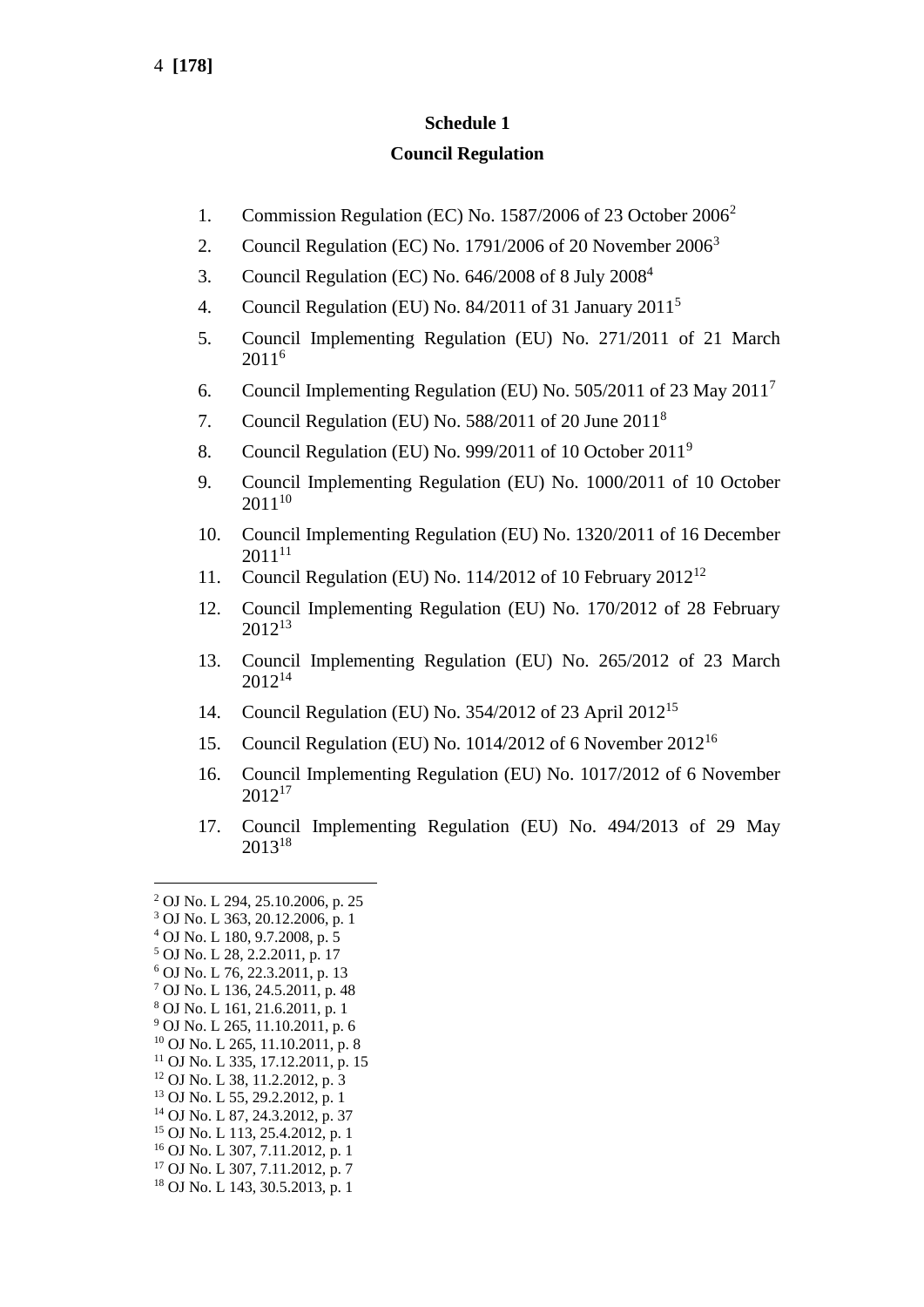- 18. Council Regulation (EU) No. 517/2013 of 13 May 2013<sup>19</sup>
- 19. Council Implementing Regulation (EU) No. 1054/2013 of 29 October  $2013^{20}$
- 20. Council Implementing Regulation (EU) No. 46/2014 of 20 January  $2014^{21}$
- 21. Council Implementing Regulation (EU) No. 740/2014 of 8 July 2014<sup>22</sup>
- 22. Council Implementing Regulation (EU) No. 1159/2014 of 30 October  $2014^{23}$
- 23. Council Implementing Regulation (EU)  $2015/1133$  of 13 July  $2015^{24}$
- 24. Council Implementing Regulation (EU)  $2015/1326$  of 31 July  $2015^{25}$
- 25. Council Regulation (EU)  $2015/1948$  of 29 October  $2015^{26}$
- 26. Council Implementing Regulation (EU) 2015/1949 of 29 October  $2015^{27}$
- 27. Council Implementing Regulation (EU) 2016/276 of 25 February  $2016^{28}$
- 28. Council Regulation (EU) 2016/277 of 25 February 2016<sup>29</sup>
- 29. Council Regulation (EU) 2017/331 of 27 February  $2017^{30}$
- 30. Council Regulation (EU)  $2018/275$  of 23 February  $2018^{31}$
- 31. Commission Implementing Regulation (EU) 2019/1163 of 5 July  $2019^{32}$
- 32. Council Implementing Regulation (EU) 2020/1387 of 2 October 2020<sup>33</sup>
- 33. Council Implementing Regulation (EU) 2020/1648 of 6 November  $2020^{34}$
- 34. Council Implementing Regulation (EU) 2020/2129 of 17 December 2020<sup>35</sup>
- 35. Council Implementing Regulation (EU) 2021/339 of 25 February 2021<sup>36</sup>

<sup>19</sup> OJ No. L 158, 10.6.2013, p. 1

<sup>20</sup> OJ No. L 288, 30.10.2013, p. 1

 $21$  OJ No. L 16, 21, 1, 2014, p. 3

<sup>22</sup> OJ No. L 200, 9.7.2014, p. 1

<sup>23</sup> OJ No. L 311, 31.10.2014, p. 2 <sup>24</sup> OJ No. L 185, 14.7.2015, p. 1

<sup>25</sup> OJ No. L 206, 1.8.2015, p. 16

<sup>26</sup> OJ No. L 284, 30.10.2015, p. 62

<sup>27</sup> OJ No. L 284, 30.10.2015, p. 71

<sup>28</sup> OJ No. L 52, 27.2.2016, p. 19

<sup>29</sup> OJ No. L 52, 27.2.2016, p. 22

<sup>30</sup> OJ No. L 50, 28.2.2017, p. 9

<sup>31</sup> OJ No. L 54, 14.2.2018, p. 1

<sup>32</sup> OJ No. L 182, 8.7.2019, p. 33

<sup>33</sup> OJ No. L 319I , 2.10.2020, p. 1

<sup>34</sup> OJ No. L 370I, 06.11.20, p. 1

<sup>35</sup> OJ No. L 426I , 17.12.2020, p. 1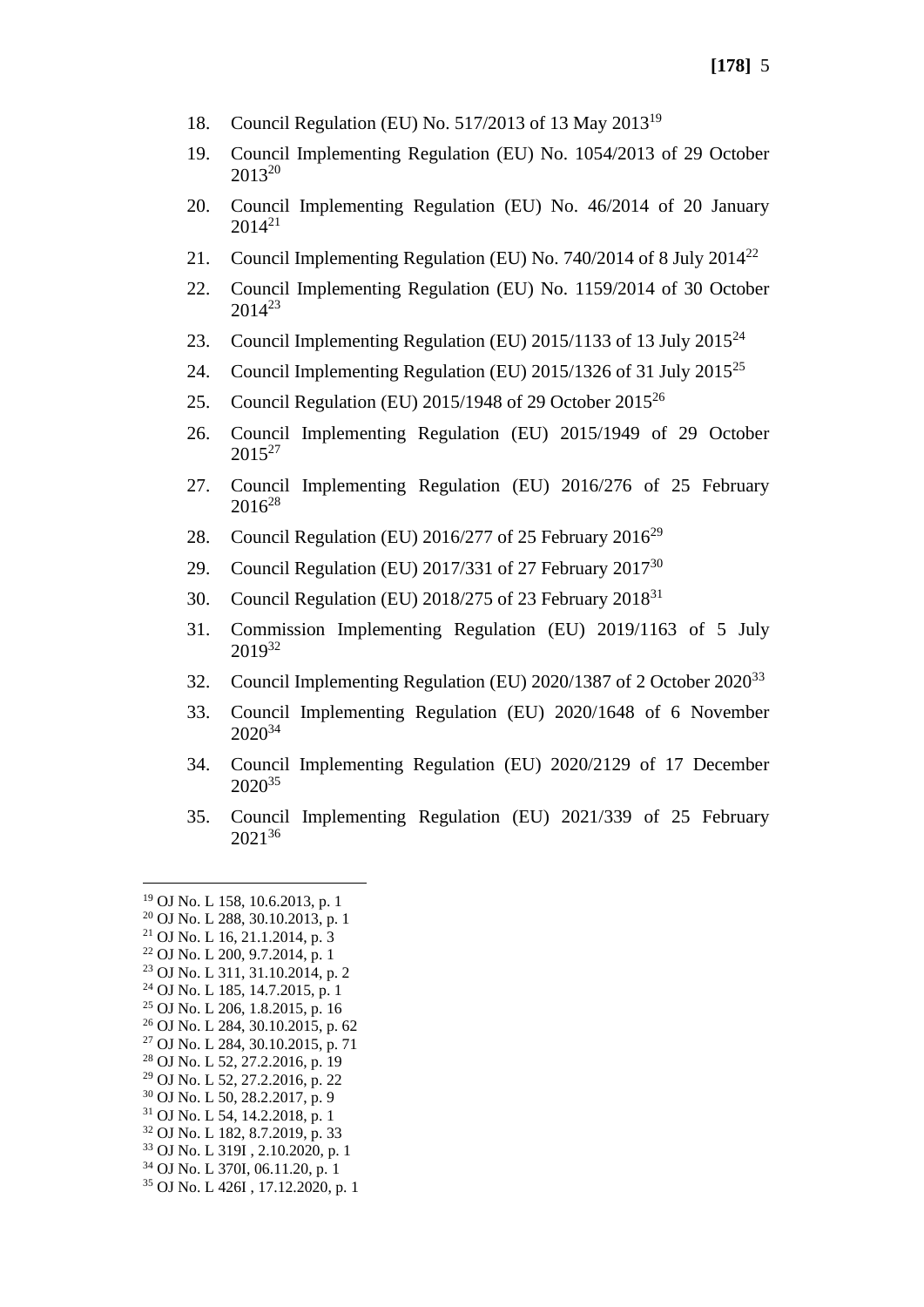- 36. Council Regulation (EU) 2021/907 of 4 June 2021<sup>37</sup>
- 37. Council Regulation (EU) 2021/996 of 21 June 2021<sup>38</sup>
- 38. Council Implementing Regulation (EU) 2021/997 of 21 June 2021<sup>39</sup>
- 39. Council Implementing Regulation (EU) 2021/999 of 21 June 2021<sup>40</sup>
- 40. Council Regulation (EU) 2021/1030 of 24 June 2021<sup>41</sup>
- 41. Council Regulation (EU) 2021/1985 of 15 November 2021<sup>42</sup>
- 42. Council Regulation (EU) 2021/1986 of 15 November 2021<sup>43</sup>
- 43. Council Implementing Regulation (EU) 2021/2124 of 2 December 2021<sup>44</sup>
- 44. Council Regulation (EU) 2022/212 of 17 February 2022<sup>45</sup>
- 45. Council Implementing Regulation (EU) 2022/300 of 24 February 2022<sup>46</sup>
- 46. Council Regulation (EU) 2022/355 of 2 March 2022<sup>47</sup>
- 47. Council Regulation (EU) 2022/398 of 9 March 2022<sup>48</sup>
- 48. Council Regulation (EU) 2022/577 of 8 April 2022<sup>49</sup>

 OJ No. L 68, 26.2.2021, p. 29 OJ No. L 197I , 4.6.2021, p. 1 OJ No. L 219I , 21.6.2021, p. 1 OJ No. L 219I , 21.6.2021, p. 3 OJ No. L 219I , 21.6.2021, p. 55 OJ No. L 224I , 24.6.2021, p. 1 OJ No. L 405 , 16.11.2021, p. 1 OJ No. L 405 , 16.11.2021, p. 3 OJ No. L 430 , 2.12.2021, p. 1 OJ No. L 37 , 18.2.2022, p. 4 OJ No. L 46 , 25.2.2022, p. 3 OJ No. L 67 , 2.3.2022, p. 1 OJ No. L 82 , 9.3.2022, p. 1 OJ No. L 111 , 8.4.2022, p. 67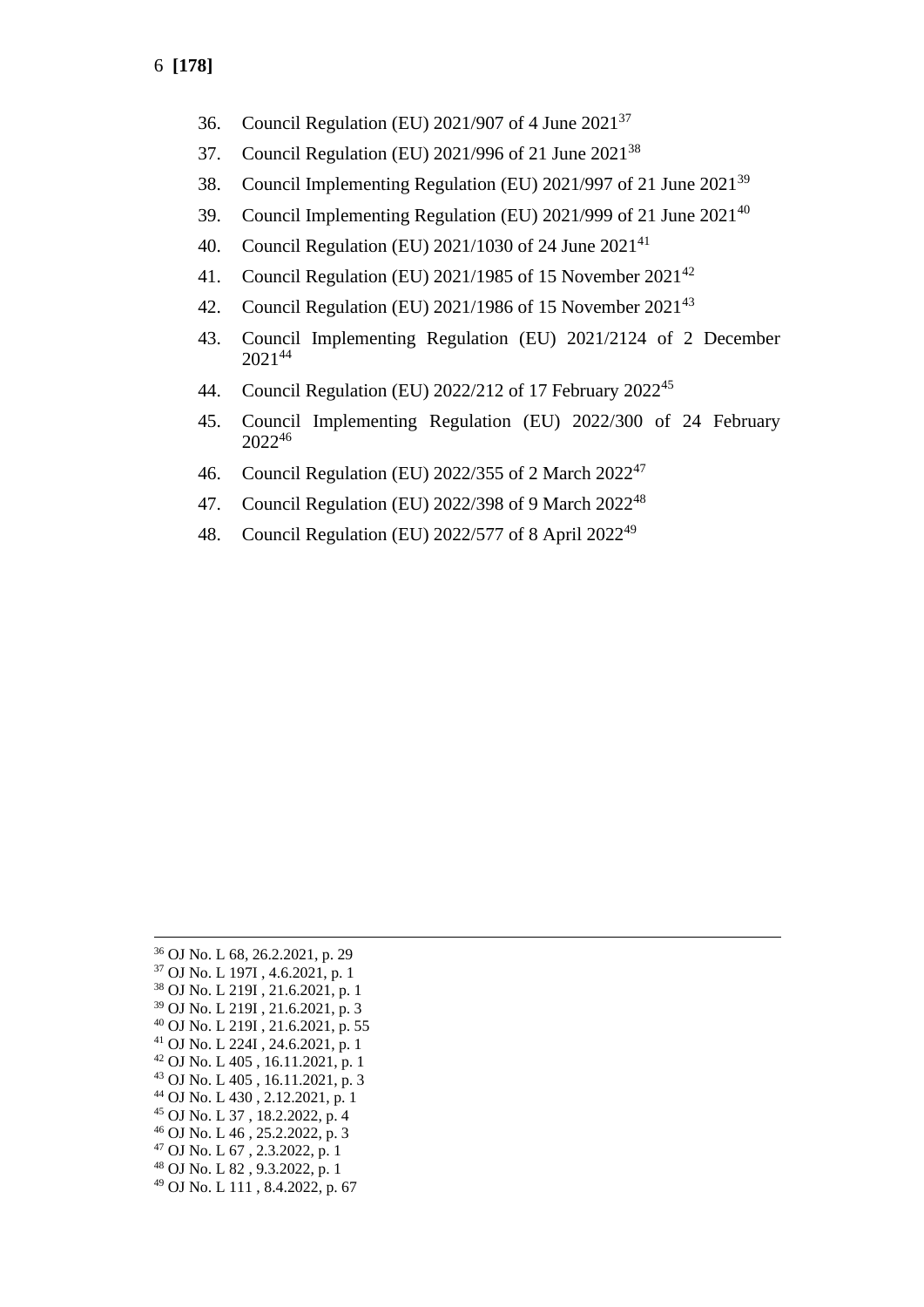### **[178]** 7

#### **Schedule 2**

#### **Part 1**

#### **Contravention of Provision of Council Regulation**

Article 1a (1) Article 1b (1) Article 1c (1) Article 1d (1) Article 1e (1), (2) and (3) Article 1f (1), (2) and (3) Article 1g (1) and (1a) Article 1h (1) Article 1i (1) and (1a) Article 1j Article 1ja (1) Article 1jb Article 1k (1) Article 1l Article 1m Article 1o (1) Article 1p (1) Article 1q (1) Article 1r (1) Article 1s (1) and (2) Article 1t (1) Article 1u (1) Article 1x (1) Article 1y (1) Article 1z Article 1za (1) Article 1zb Article 1zc (1) Article 2 (1), (2) and (3) Article 4 Article 5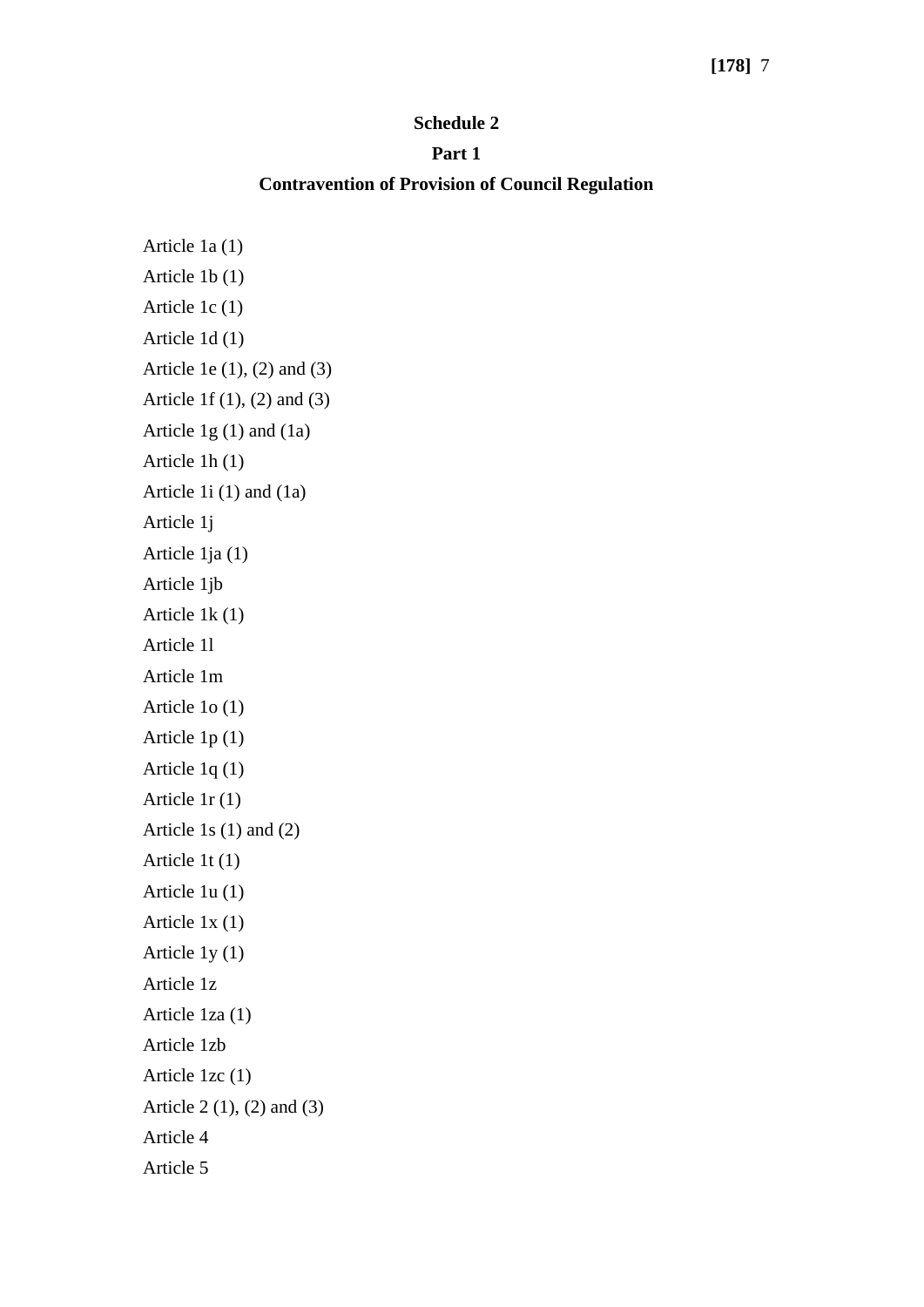Article 8b (1)

## **Part 2**

# **Authorisation under Provision of Council Regulation**

Article 1a (3) Article 1c (1) and (2) Article 1e (2), (4) and (5) Article 1f (4) and (5) Article 1fa (1) Article 1ja (2) Article 1k (3) Article 1v (1) Article 1w (1) Article 1zc (4) Article  $3(1)$  and  $(2)$ Article 3a Article 4a Article 4b Article 8c (1)



GIVEN under my Official Seal, 9 April, 2022.

PASCHAL DONOHOE, Minister for Finance.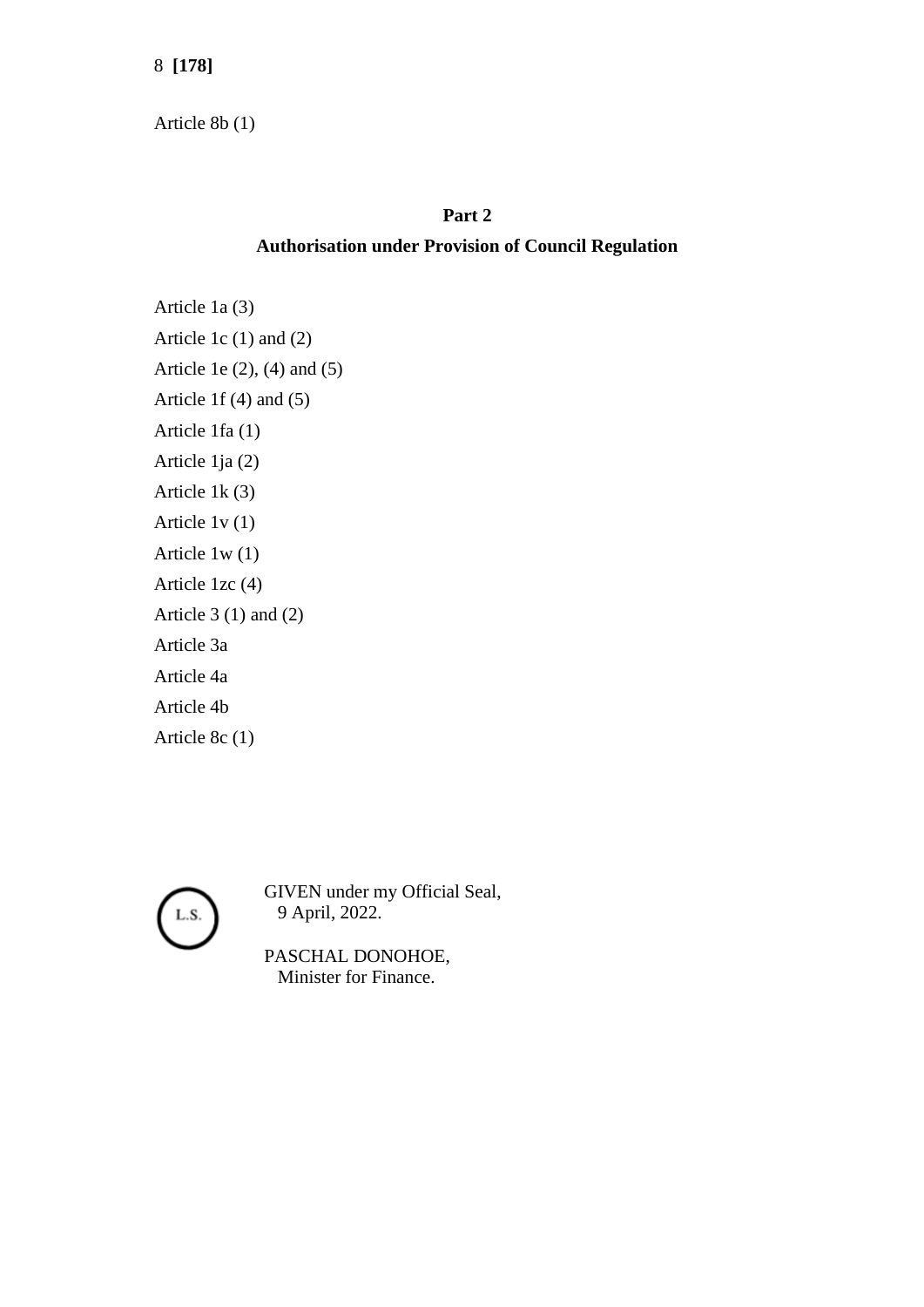#### EXPLANATORY NOTE

### (*This note is not part of the Instrument and does not purport to be a legal interpretation.*)

These Regulations provide for the enforcement of restrictive measures contained in Council Regulation (EC) No. 765/2006 as amended, regarding restrictive measures concerning Belarus.

The Regulations provide that competent authorities of the State may issue directions for the purpose of giving full effect to the sanctions. The Regulations create offences for breach of the Council Regulations or for failure to comply with the directions of competent authorities of the State with regard to implementation of the sanctions and provides for appropriate penalties.